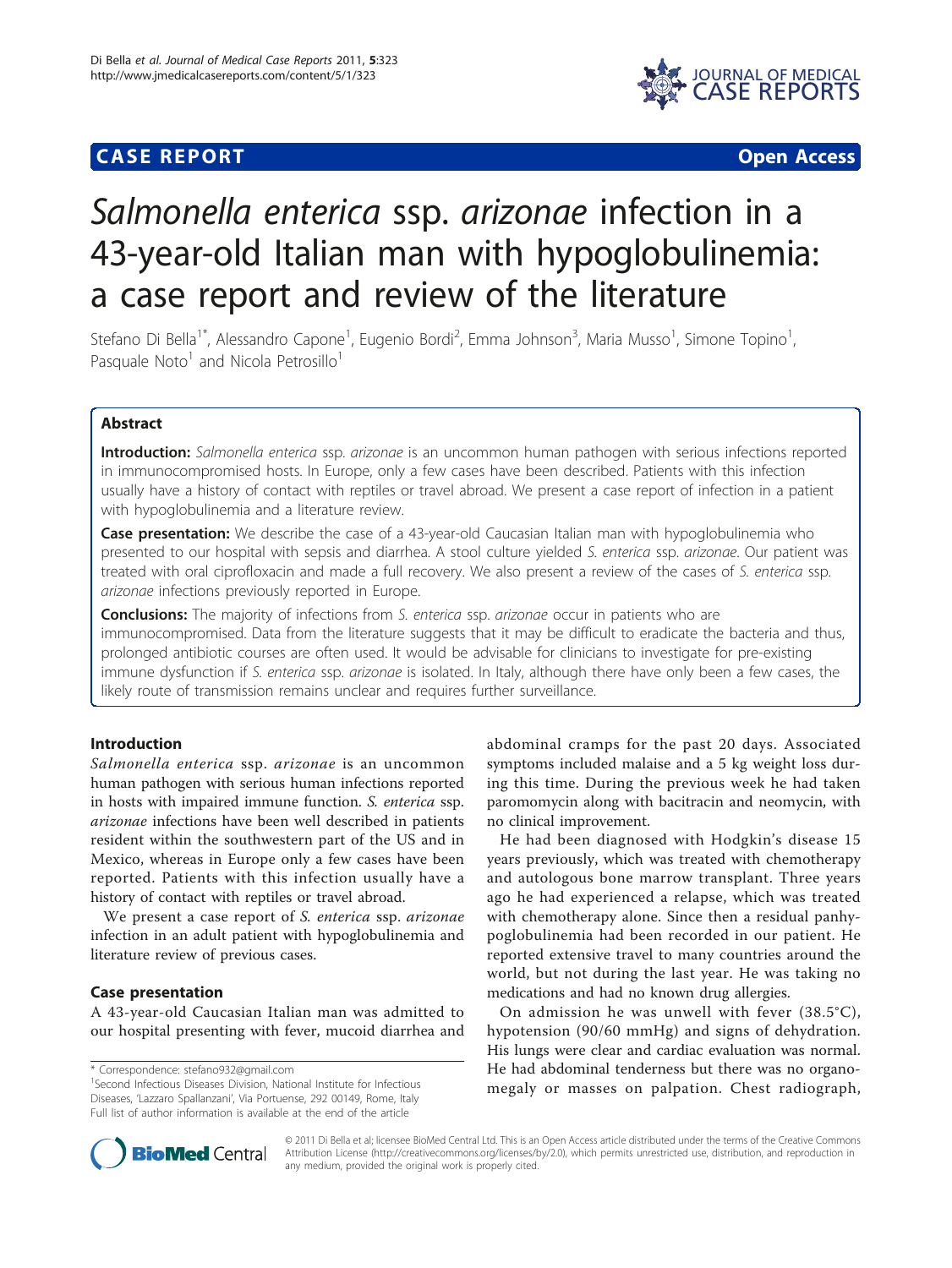abdomen ultrasound and electrocardiogram results showed no abnormalities.

Blood cultures and stool cultures for Salmonella spp., Shigella spp, Campylobacter spp. and Yersinia spp. were sent to our laboratory. Fecal examinations revealed presence of fecal occult blood (+++) and many leukocytes. Investigation for parasites and immunofluorescence for Giardia were negative. Biochemical analysis showed a normal white blood cell count (4.3  $\times$  10 $^3$  cells/mm $^3$ ) but revealed very low levels of immunoglobulins: IgG 91 mg/ dL (range 800 to 1500 mg/dL), IgA 4 mg/dL (range 90 to 450 mg/dL) and IgM 1 mg/dL (range 60 to 350 mg/dL). Transaminases, renal function and coagulation studies were normal. Inflammatory markers, including erythrocyte sedimentation rate and C reactive protein, were elevated. Blood culture results were negative and supportive therapy with intravenous fluids was started.

On the sixth day of admission, Gram-negative bacilli were isolated from stool cultures and the bioMérieux VITEK $^{\circledR}$  2 system was used to identify the *S. enterica* ssp. arizonae. Phenotyping of this Salmonella isolate was also performed by the API 20E system (bioMèrieux), confirming the subspecies.

The bacterium was susceptible to all the tested antibiotics (Table 1). Therefore antimicrobial therapy with oral ciprofloxacin (500 mg every 12 hours) was started, after which there was a rapid improvement in our patient's clinical condition, with complete defervescence and cessation of the diarrhea.

Due to the severe humoral immunodeficiency in our patient, ciprofloxacin was continued for a total of 28 days. Our rationale was the evidence in the literature that suggests possible later relapse if short antibiotic Page 2 of 4

treatment courses are used [[1\]](#page-3-0). He continued to improve and fecal cultures taken one week and two weeks after the discontinuation of antibiotic therapy were negative.

## **Discussion**

Salmonella spp. are Gram-negative bacilli and members of the Enterobacteriaceae family. They are documented to be pathogens that cause a spectrum of diseases in humans and animals, including domesticated and wild mammals, reptiles, birds, and insects. Salmonella spp. infections are caused by consumption of contaminated food, person-to-person transmission, waterborne transmission and numerous environmental and animal exposures.

S. enterica ssp. arizonae is one of the less common subspecies of Salmonella. Like many non-typhoidal salmonellae, it is mostly found in animal species (commonly reptiles) and only occasionally infects humans. Snakes appear to be important carriers of this bacterium, with as many as 78.8% harboring the organism [\[2](#page-3-0)].

S. enterica ssp. arizonae can be difficult to identify due to their distinguishing biochemical features, which include the ability to utilize malonate, liquefy gelatin and the inability to grow in the presence of KCN (potassium cyanide). Isolation of S. enterica ssp. arizonae from the stools is difficult as some strains ferment lactose within 48 hours (approximately 15%) and they may be routinely discarded as non-pathogens. However the presence of hydrogen sulfide is an important diagnostic clue during routine screening [\[3](#page-3-0)].

This Salmonella isolate did not ferment lactose within the first 24 hours so it was further investigated as a

| <b>Table 1 Tested antibiotics</b> |  |  |
|-----------------------------------|--|--|
|-----------------------------------|--|--|

| <b>Antibiotic</b>             | Minimal inhibitory concentration, µg/mL | Sensitivity |  |
|-------------------------------|-----------------------------------------|-------------|--|
| Amikacin                      | $\leq$ 2                                | S           |  |
| Amoxicillin/Clavulanate       | $\leq$ 2                                | S           |  |
| Ampicillin                    | $\leq$ 2                                | S           |  |
| Cefepime                      | $\leq$ 1                                | S           |  |
| Cefotaxime                    | $\leq$ 1                                | S           |  |
| Ceftazidime                   | $\leq$ 1                                | S           |  |
| Ciprofloxacin                 | $\leq 0.25$                             | S           |  |
| Ertapenem                     | $\leq 0.5$                              | S           |  |
| Gentamicin                    | $\leq$ 1                                | S           |  |
| Imipenem                      | $\leq$ 1                                | S           |  |
| Levofloxacin                  | $\leq 0.12$                             | S           |  |
| Meropenem                     | $\leq 0.25$                             | S           |  |
| Piperacillin/Tazobactam       | $\leq 4$                                | S           |  |
| Tobramycin                    | $\leq$ 1                                | S           |  |
| Trimethoprim/Sulfamethoxazole | $\leq$ 20                               | S           |  |

 $S =$  sensitive;  $I =$  intermediate;  $R =$  resistant.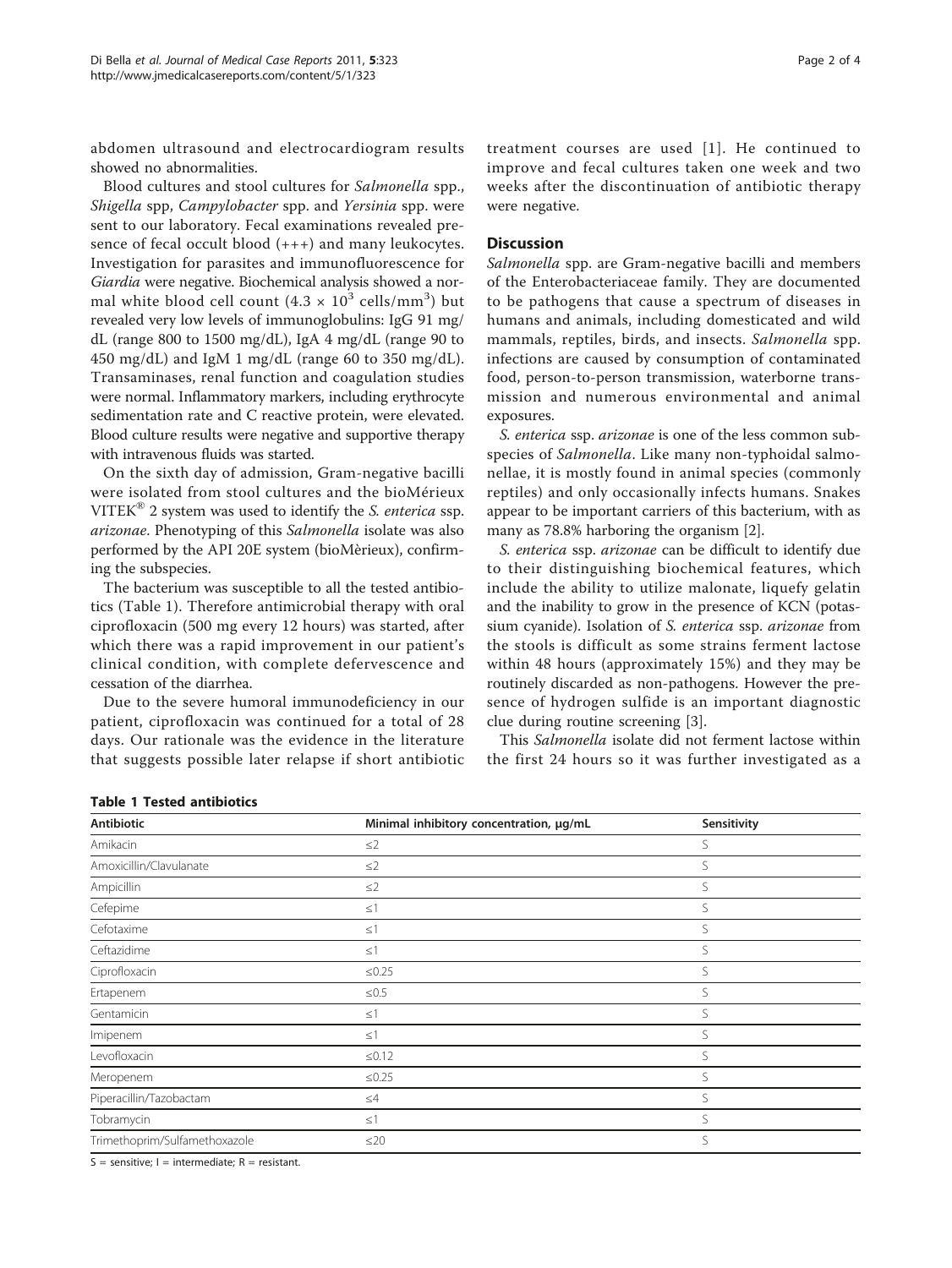VITEK 2, may be necessary.

Salmonella species. However, it is prudent, particularly in patients who are immunosuppressed presenting with fever and diarrhea, that coliforms of potential significance are identified where possible. The use of commercial identification kits or automated systems such as

Since it is becoming increasingly common to keep reptiles as pets, it appears that the incidence of infection with *S. enterica* ssp. *arizonae* is increasing [[1](#page-3-0)]. The organism is part of the normal reptile intestinal flora but can cause disease in monotremes, turkeys, chickens, goats, and humans [[4\]](#page-3-0). S. enterica ssp. arizonae enteritis or systemic infections have been well described in patients resident in the southern states of the USA [[5](#page-3-0)], whereas in Europe it is much rarer, with only a few cases reported in the literature [[4,6-17](#page-3-0)]. Many cases reported in the US-Mexican border region were related to the use of rattlesnake products (capsules composed of a powder of dried, crushed snake) as an alternative form of medical treatment [[5](#page-3-0)]. This is a common

practice in Mexican folk remedies. Rattlesnake capsules are easily obtained in Mexico without a prescription [\[5](#page-3-0)].

Most cases of invasive S. enterica ssp. arizonae infection have been either in younger patients or those with underlying diseases including collagen vascular diseases, malignancy, organ transplantation and HIV infection [[18\]](#page-3-0). This case highlights, once again, the association between the immunocompromised host and increased susceptibility to S. enterica ssp. arizonae.

We performed a review of the literature available using the PubMed database, searching for cases of S. enterica ssp. arizonae infections reported in Europe. We found 16 articles from 1992 to 2010. Features of the reported cases are presented in Table 2 [\[4](#page-3-0),[6](#page-3-0)-[17\]](#page-3-0).

In the cases reported in Europe, S. enterica ssp. arizonae infections are frequently associated with reptile exposure and underlying diseases, similar to those found in North-Central America. However, in Italy only three cases of this infection have been reported but none described any contact with reptiles.

| UK<br>Reptiles (two patients), not<br>Unknown (3)<br>Not reported<br>Not reported<br>reported (one patient)<br>France<br>Septic arthritis (1)<br>Synovial fluid<br>Snake<br>Young age<br>Not reported (3)<br>Snakes (three patients)<br>Not reported<br>Young age (two patients),<br>Belgium<br>dialytic treatment (one<br>patient)<br>Netherlands<br>Not reported (16)<br>Reptiles (most patients)<br>Not reported<br>Not reported<br>Not reported (2)<br>Snakes (two patients)<br>Young age (one patient),<br>Germany<br>Not reported<br>unknown (one patient)<br>Ireland<br>Not reported (1)<br>Not reported<br>Young age<br>Snake<br>Greece<br>Endocarditis (1)<br>Vegetables contaminated with<br>Blood<br>hemochromatosis<br>turtles feces<br>Blood<br><b>AIDS</b><br>Turkey<br>Sepsis (1)<br>Unknown<br><b>UK</b><br>Gastroenteritis (1)<br>Reptiles<br>Stools<br>Young age<br>Pericardial effusion,<br>Abdominal abscess<br>Spain<br>Veterinarian patient<br>Obesity<br>pericardial biopsy<br>(1)<br>Chronic renal failure on<br>Pericarditis (1)<br>Travels<br>Pus<br>Italy<br>dialytic treatment<br>Blood<br>Idiopathic CD4+<br>Italy<br>Severe sepsis (1)<br>Travels<br>lymphocytopenia<br>Chronic lymphatic leukemia<br>Septic shock (1)<br>Travels<br>Brain and lungs,<br>Italy<br>autoptic specimens<br>on cytostatic treatment<br>Snakes<br><b>UK</b><br>Gastroenteritis (1)<br>Stools<br>Young age, Netherton's<br>syndrome<br>UK<br>Gastroenteritis (1)<br>Reptiles (snake)<br>Stools<br>Young age<br>Blood (two<br>49% of infections occurred<br>UK (66 cases<br>Travels 23 patients (35%),<br>Enteritis (55),<br>symptomless (6),<br>terrapins two patients, snakes 11<br>patients), stools (66<br>from 1966 to<br>in babies and young<br>children<br>1990)<br>unknown (3)<br>patients<br>patients) | Reference (first<br>author/year) | Country | Type of infection<br>(no. of cases) | Possible exposure | <b>Specimens</b> | Underlying conditions          |
|------------------------------------------------------------------------------------------------------------------------------------------------------------------------------------------------------------------------------------------------------------------------------------------------------------------------------------------------------------------------------------------------------------------------------------------------------------------------------------------------------------------------------------------------------------------------------------------------------------------------------------------------------------------------------------------------------------------------------------------------------------------------------------------------------------------------------------------------------------------------------------------------------------------------------------------------------------------------------------------------------------------------------------------------------------------------------------------------------------------------------------------------------------------------------------------------------------------------------------------------------------------------------------------------------------------------------------------------------------------------------------------------------------------------------------------------------------------------------------------------------------------------------------------------------------------------------------------------------------------------------------------------------------------------------------------------------------------------------------------------------------------------------------------------------------------------|----------------------------------|---------|-------------------------------------|-------------------|------------------|--------------------------------|
| Schneider, 2009<br>[6]<br>Bertrand, 2008 [7]<br>Starakis, 2007 [8]<br>Ozdemir, 2006 [9]<br>Foster, 2005 [10]<br>Salavert, 2002 [11]<br>Catani, 2002 [12]<br>Carfagna, 1998*<br>[13]; Galiè, 1997*<br>$[14]$<br>Carfagna, 1998<br>$[13]$<br>Sanyal, 1997 [15]<br>Buck, 1997 [16]<br>Hall, 1992 [17]                                                                                                                                                                                                                                                                                                                                                                                                                                                                                                                                                                                                                                                                                                                                                                                                                                                                                                                                                                                                                                                                                                                                                                                                                                                                                                                                                                                                                                                                                                                     | Aiken, 2010 [5]                  |         |                                     |                   |                  |                                |
|                                                                                                                                                                                                                                                                                                                                                                                                                                                                                                                                                                                                                                                                                                                                                                                                                                                                                                                                                                                                                                                                                                                                                                                                                                                                                                                                                                                                                                                                                                                                                                                                                                                                                                                                                                                                                        |                                  |         |                                     |                   |                  |                                |
|                                                                                                                                                                                                                                                                                                                                                                                                                                                                                                                                                                                                                                                                                                                                                                                                                                                                                                                                                                                                                                                                                                                                                                                                                                                                                                                                                                                                                                                                                                                                                                                                                                                                                                                                                                                                                        |                                  |         |                                     |                   |                  |                                |
|                                                                                                                                                                                                                                                                                                                                                                                                                                                                                                                                                                                                                                                                                                                                                                                                                                                                                                                                                                                                                                                                                                                                                                                                                                                                                                                                                                                                                                                                                                                                                                                                                                                                                                                                                                                                                        |                                  |         |                                     |                   |                  |                                |
|                                                                                                                                                                                                                                                                                                                                                                                                                                                                                                                                                                                                                                                                                                                                                                                                                                                                                                                                                                                                                                                                                                                                                                                                                                                                                                                                                                                                                                                                                                                                                                                                                                                                                                                                                                                                                        |                                  |         |                                     |                   |                  |                                |
|                                                                                                                                                                                                                                                                                                                                                                                                                                                                                                                                                                                                                                                                                                                                                                                                                                                                                                                                                                                                                                                                                                                                                                                                                                                                                                                                                                                                                                                                                                                                                                                                                                                                                                                                                                                                                        |                                  |         |                                     |                   |                  |                                |
|                                                                                                                                                                                                                                                                                                                                                                                                                                                                                                                                                                                                                                                                                                                                                                                                                                                                                                                                                                                                                                                                                                                                                                                                                                                                                                                                                                                                                                                                                                                                                                                                                                                                                                                                                                                                                        |                                  |         |                                     |                   |                  | Sickle cell disease, secondary |
|                                                                                                                                                                                                                                                                                                                                                                                                                                                                                                                                                                                                                                                                                                                                                                                                                                                                                                                                                                                                                                                                                                                                                                                                                                                                                                                                                                                                                                                                                                                                                                                                                                                                                                                                                                                                                        |                                  |         |                                     |                   |                  |                                |
|                                                                                                                                                                                                                                                                                                                                                                                                                                                                                                                                                                                                                                                                                                                                                                                                                                                                                                                                                                                                                                                                                                                                                                                                                                                                                                                                                                                                                                                                                                                                                                                                                                                                                                                                                                                                                        |                                  |         |                                     |                   |                  |                                |
|                                                                                                                                                                                                                                                                                                                                                                                                                                                                                                                                                                                                                                                                                                                                                                                                                                                                                                                                                                                                                                                                                                                                                                                                                                                                                                                                                                                                                                                                                                                                                                                                                                                                                                                                                                                                                        |                                  |         |                                     |                   |                  |                                |
|                                                                                                                                                                                                                                                                                                                                                                                                                                                                                                                                                                                                                                                                                                                                                                                                                                                                                                                                                                                                                                                                                                                                                                                                                                                                                                                                                                                                                                                                                                                                                                                                                                                                                                                                                                                                                        |                                  |         |                                     |                   |                  |                                |
|                                                                                                                                                                                                                                                                                                                                                                                                                                                                                                                                                                                                                                                                                                                                                                                                                                                                                                                                                                                                                                                                                                                                                                                                                                                                                                                                                                                                                                                                                                                                                                                                                                                                                                                                                                                                                        |                                  |         |                                     |                   |                  |                                |
|                                                                                                                                                                                                                                                                                                                                                                                                                                                                                                                                                                                                                                                                                                                                                                                                                                                                                                                                                                                                                                                                                                                                                                                                                                                                                                                                                                                                                                                                                                                                                                                                                                                                                                                                                                                                                        |                                  |         |                                     |                   |                  |                                |
|                                                                                                                                                                                                                                                                                                                                                                                                                                                                                                                                                                                                                                                                                                                                                                                                                                                                                                                                                                                                                                                                                                                                                                                                                                                                                                                                                                                                                                                                                                                                                                                                                                                                                                                                                                                                                        |                                  |         |                                     |                   |                  |                                |
|                                                                                                                                                                                                                                                                                                                                                                                                                                                                                                                                                                                                                                                                                                                                                                                                                                                                                                                                                                                                                                                                                                                                                                                                                                                                                                                                                                                                                                                                                                                                                                                                                                                                                                                                                                                                                        |                                  |         |                                     |                   |                  |                                |
| $\cdots$                                                                                                                                                                                                                                                                                                                                                                                                                                                                                                                                                                                                                                                                                                                                                                                                                                                                                                                                                                                                                                                                                                                                                                                                                                                                                                                                                                                                                                                                                                                                                                                                                                                                                                                                                                                                               |                                  |         |                                     |                   |                  |                                |

Table 2 European cases of Salmonella enterica ssp. arizonae infection

Same clinical case.